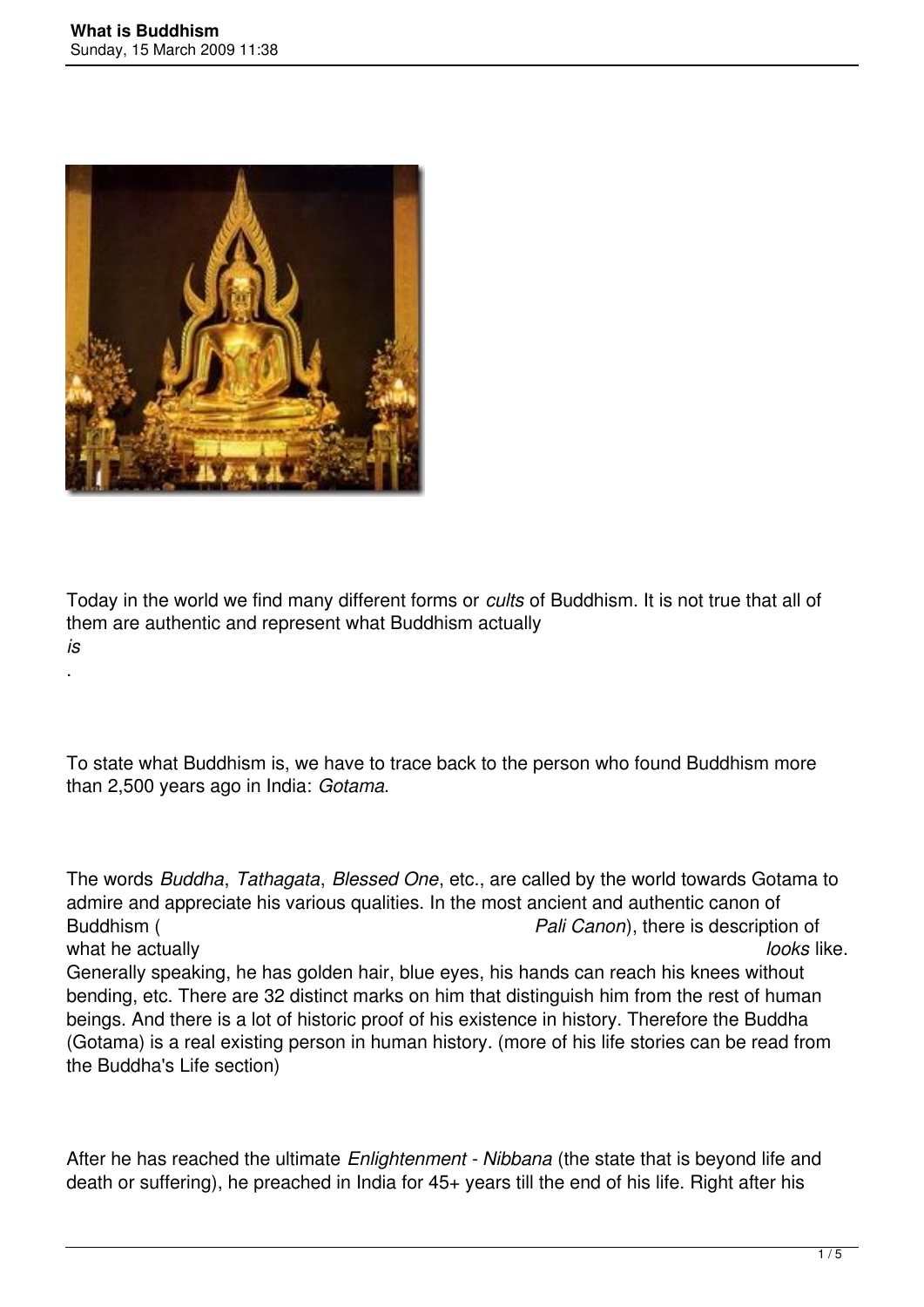passing, his most disciplined disciples gathered together and compiled the Pali Canon , which was the most ancient and authentic teachings of the Buddha. The compilation session is known as

*The First Great Council*

. Throughout human history, there has been 6 Great Councils, and each was held for different purposes. (for more information, please see Councils and Schism section)

The truth is, ever since the *Second Great Council,* schism began to arise. The cause was that some monks refused to observe the *Patimok kha* (rule

s that were laid down by the Buddha to be practiced and observed by monks; it also governs the monks) and began to practice impure ways, such as taking money from *lay people*

(worldly people) directly (the Buddha forbids this, and if a person wishes to donate money to a monk, another lay person has to keep the money for the monk).

It was documented in history that between the *Second Great Council* and the *Third Great Council* the group of monks who refused to observe the *Patimokkha*  gathered together by themselves and formed a new Council, which was known as the *Mahayana Council* . The word *Mahayana*  literally means the *Great Beacon* or the *Greater Path* . The name arose from the group of monks' self-conceited minds. And in order to distinguish between the Original Buddhism and the newly aroused sect, the name *Theravada*  was established for the group of monks who upheld the *Patimokkha*  and the original teachings of the Buddha. The word *Theravada*  literally means *the Elders.*

Furthermore, as Buddhism became the mainstream religion in India, most Kings and countries favor Buddhist monks, and as a result, many "priests" and "monks" from other religions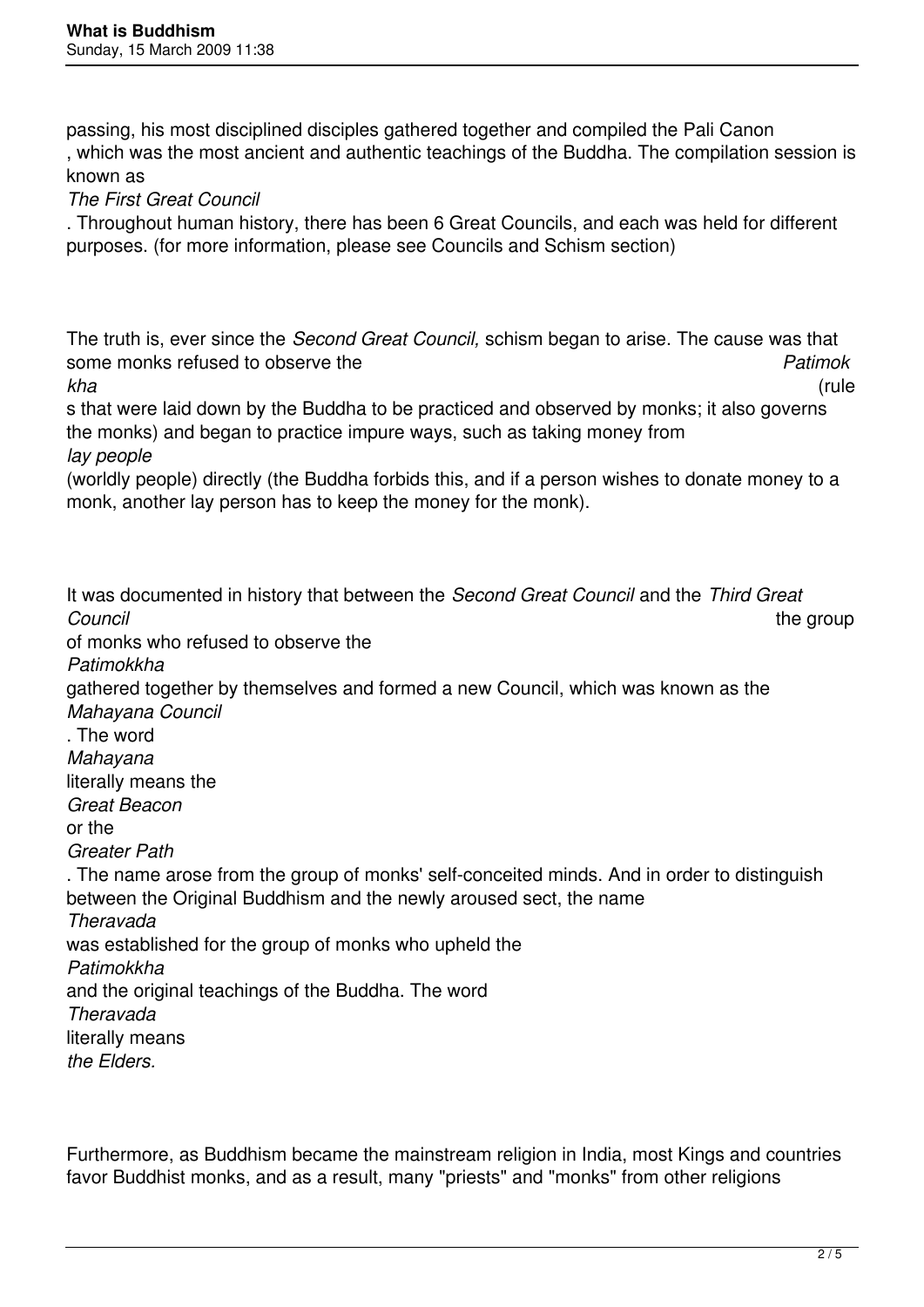converted to Buddhism. However, most of them did not convert their believes and practices. This polluted the teaching of the Buddha and divided the original Buddhism into 18 *sects* or *cult s* in

the

*Third Great Council,*  which then became the sole purpose of the

*Third Great Council*

- to clear out these wrong views and practices in Buddhism. However, in the end many sects or cults still persisted in their ways and misrepresent Buddhism in human history till today.

The Pali Canon has always been the most well-preserved original teachings of the Buddha because it is maintained by disciples who have faith and reached *Arahantship* (meaning the person has realized

*Nibbana* 

-

-

-

and this being the last round of birth).

New comers of Buddhism are highly recommended to steer into the Pali Canon before stepping into any other forms or cults of Buddhism.

Here is a compiled list of what Buddhism *is* and *is not* in general:

What Buddhism IS NOT:

A religion specializes in making rituals or ceremonies

A religion specializes in magick

A religion only to reach superhuman state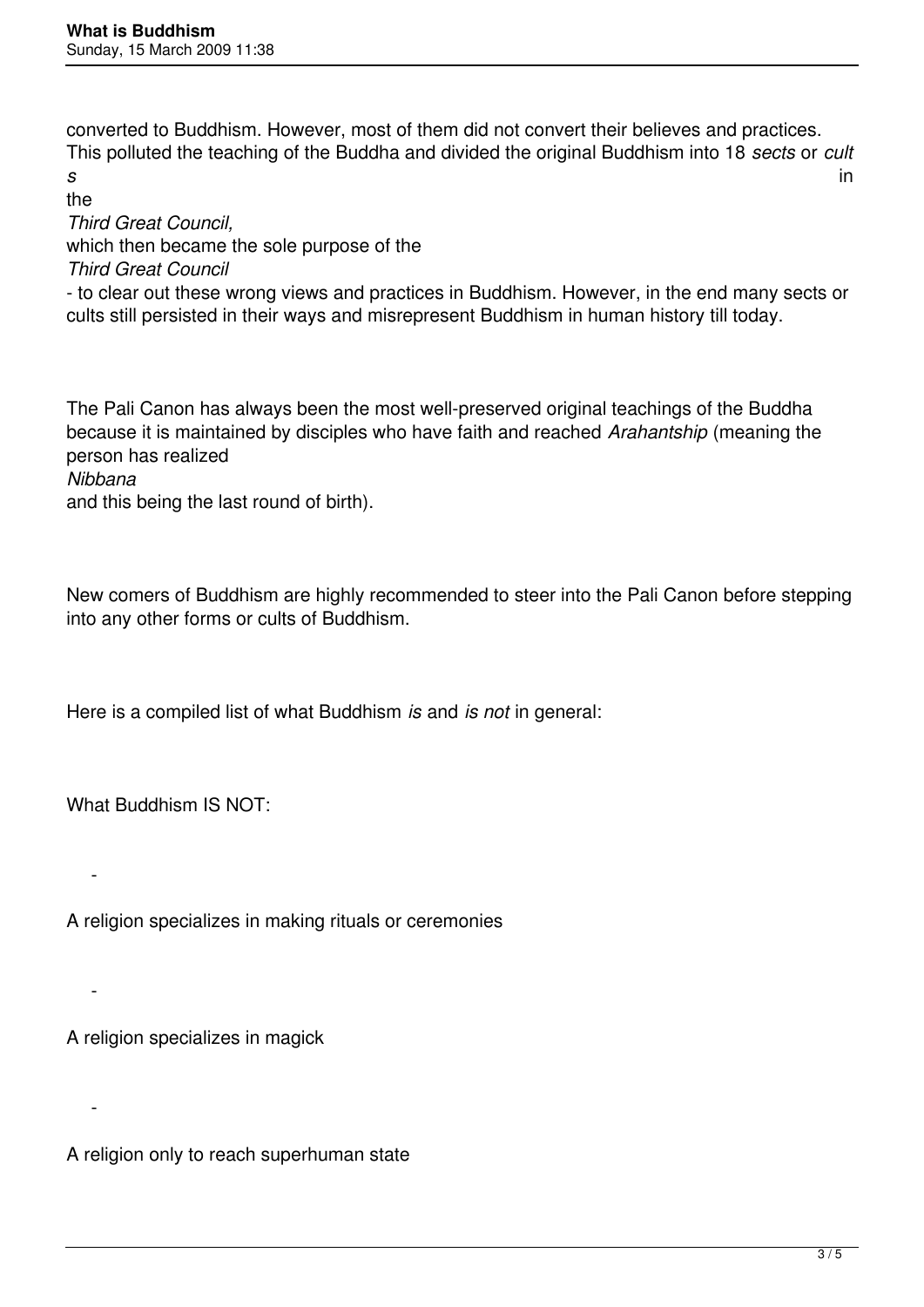$\sim$   $-$ 

-

-

-

-

 $\sim$   $-$ 

 $\sim$   $-$ 

A religion that supports the view of One God

A religion that promotes material gains and supports material views

A religion that promotes music and songs (including singing and acting)

A religion that relies on unique artifacts (such as magical necklace, beads, etc)

A religion that supports mass advertising, mindless preaching, and making businesses.

A religion that relies on a "Savior" to save us all from the mass of suffering.

A religion that condemns non-believers or non-followers to Hell.

 - A religion that assigns chief authority to a single person or group (e.g. Pope, Vatican, etc.) after the Buddha had passed away. (since doing so gives rise to potential status quo problem, false claims of the Buddha status, and various other reasons)

 - A religion that believes chanting mantras (sacred words), performing ceremonial rites, practicing self-motification (such as walking on fire, going naked, fasting, etc.), practicing singleness of mind ( *Samadhi* meditation), etc., can achieve enlightenment.

What Buddhism IS: